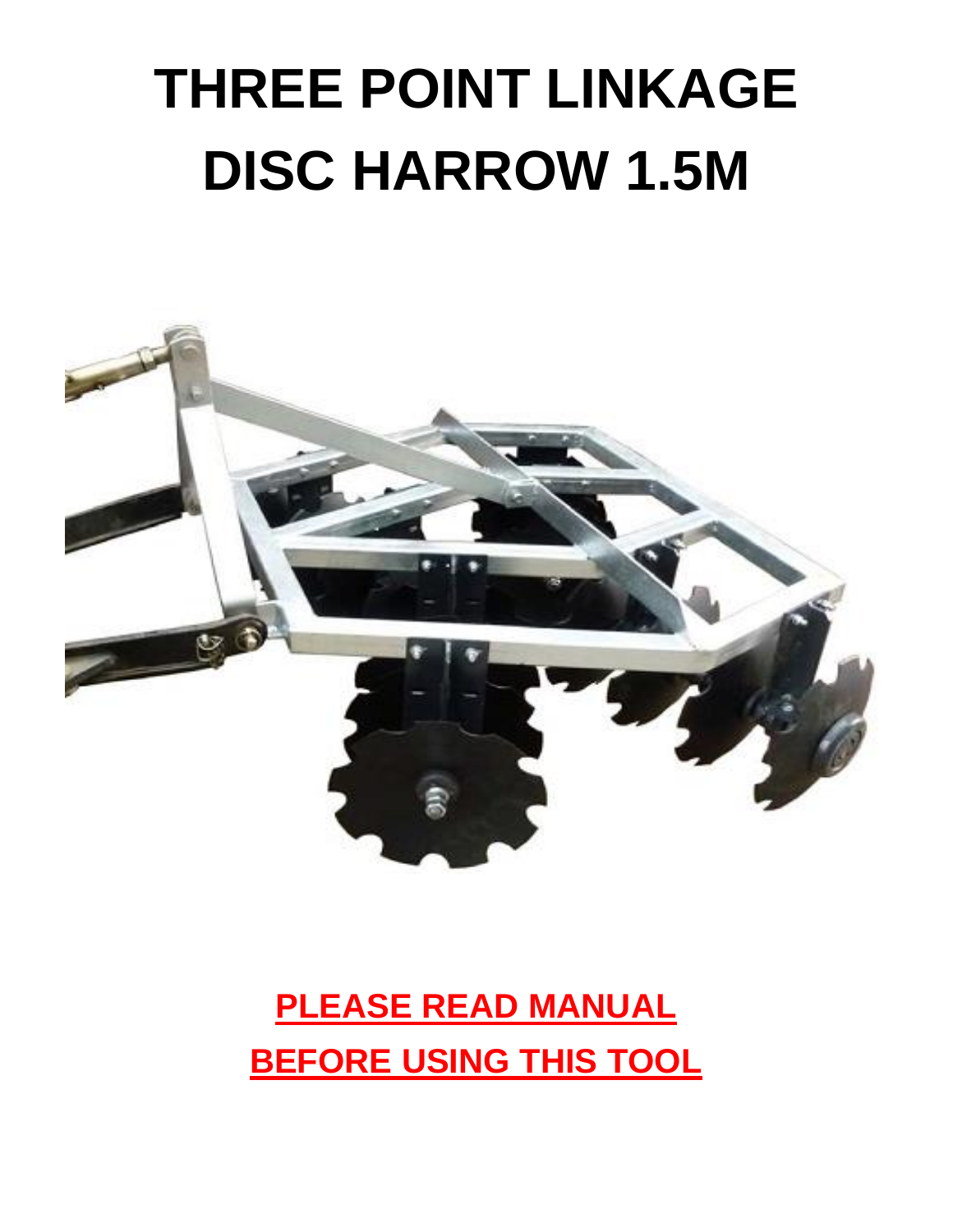### **CAUTION**

### **THE FOLLOWING SAFETY PRECAUTIONS SHOULD BE THOROUGHLY UNDERSTOOD BEFORE ATTEMPTING TO BEGIN ASSEMBLING THIS MACHINE**

- 1. Select an area for assembly that is clean and free of any debris which might cause persons working on the assembly to trip.
- 2. Do not lift heavy parts or assemblies. Use crane, jack, tackle, fork trucks or other mechanical devices.
- 3. Preview the assembly instructions in your operator's manual before proceeding further.
- 4. If the assembly instructions call for parts or assemblies to be blocked up, use only blocks material that is good condition and is capable of handing the weight of the assembly to be blocked. Also insure that the blocking material is on a clean, dry surface.
- 5. Never put hands, or any part of body, under blocked up assemblies if at all possible.
- 6. After completing assembly, thoroughly inspect the machine to be sure that all nuts, bolts, hydraulic fittings or any other fastened assemblies have been thoroughly tightened.
- 7. Before operating the machine, thoroughly read the operation section of your operator's manual.
- 8. Before operating, read the machine section of your operator's manual to be sure that any parts requiring lubrication, such as gearbox, to avoid any possible damage.
- **9.** Before operating equipment if you have any questions regarding the proper assembly or operation, contact you dealer or representative.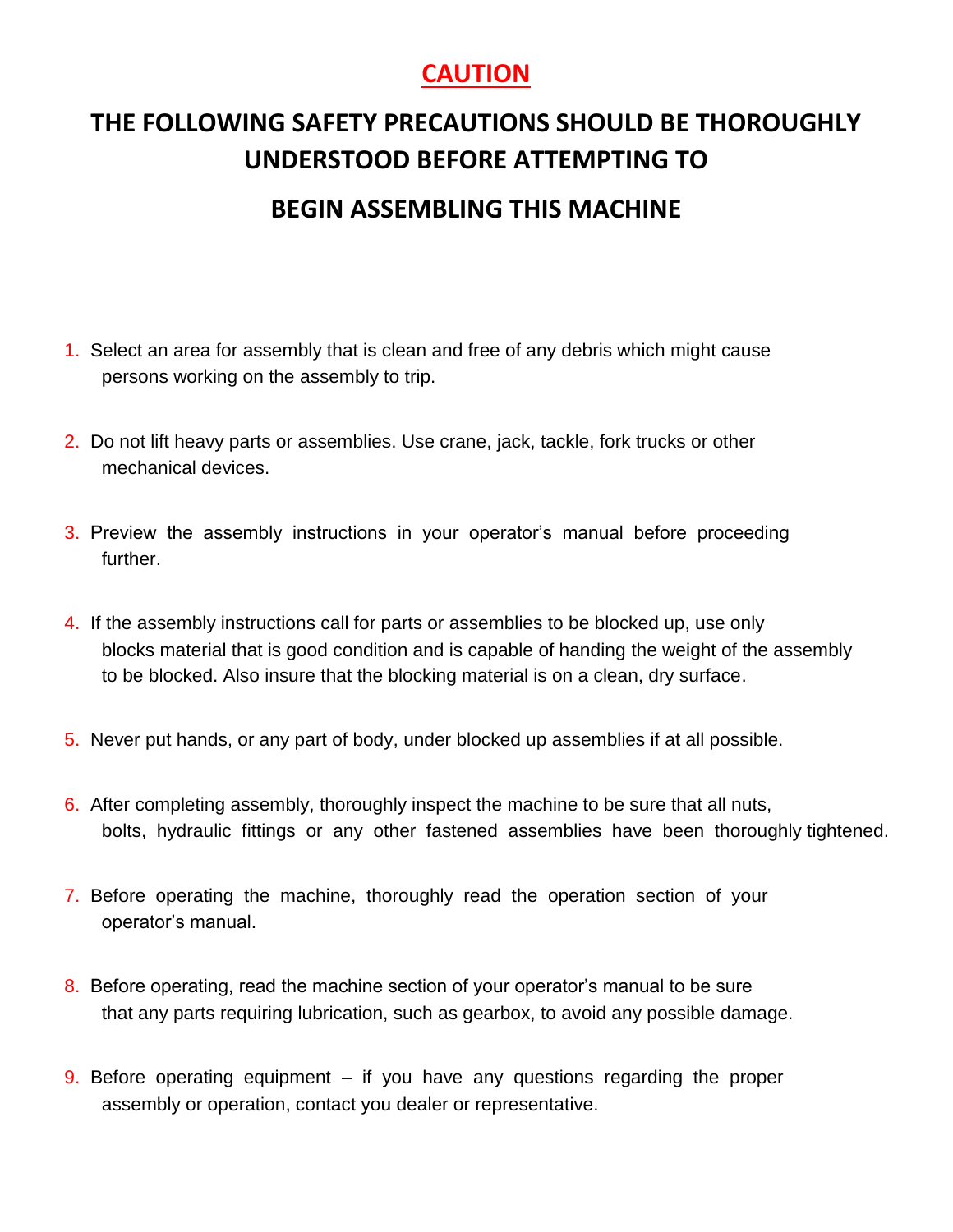#### **EQUIPMENT SAFETY GUIDELINES**

1. Never use alcoholic beverages or drugs which can hinder alertness or coordination while operating this equipment. Consult your doctor about operating this machine while taking prescription medications.

- 2. Review the safety instructions with all users annually.
- 3. This equipment is dangerous to children and persons unfamiliar with its operation.

The operator should be a responsible adult familiar with farm machinery and trained in this equipment's operations. Do not allow persons to operate or assemble this unit until they have read this manual and have developed a thorough understanding of the safety precautions and of how works.

4. Do not modify the equipment in any way. Unauthorized modification may impair the

function and could affect the life of equipment.

#### **OPERATIONAL SAFETY**

1. The use of this equipment is subject to certain hazards which cannot be protected against by mechanical means or product design. All operators of this equipment must read and understand this entire manual, paying particular attention to operating, prior to using. If there is something in this manual you do not understand, ask your supervisor, or your dealer, to explain it to you.

2. Personal protection equipment including hard hat, safety glasses, safety shoes, and

gloves are recommended during assembly.

3. Never permit any person other than the operator to ride or board the tractor or

implement at any time. **ALLOW NO RIDERS!**

4. Always drive slowly-especially around turns. An unstable tractor could steer badly

and possibly tip over, causing injury or death.

5. Most accidents occur because of neglect or carelessness. Keep all helpers and

bystanders at a safe distance.

#### **MAINTENANCE SAFETY**

- 1. Keep all persons away from operator control area while performing adjustments, service, or maintenance.
- 2. Periodically tighten all bolts, nuts and screws and check that all cotter pins are

properly installed to ensure unit is in a safe condition.

- 3. Never use your hands to locate a hydraulic leak on attachments. Use a small piece of cardboard or wood.
- 4. Never replace hex bolts with less than grade five bolts unless otherwise specified.

Refer to bolt torque chart for head identification marking.

#### **STORAGE SAFETY**

- 1. Store the unit in an area away from human activity. Do not permit children to play on or around the stored unit.
- 2. Make sure all parked machines are on a hard, level surface and engage all safety devices.
- 3. If blocking is used, make sure it is solid and secure before leaving area.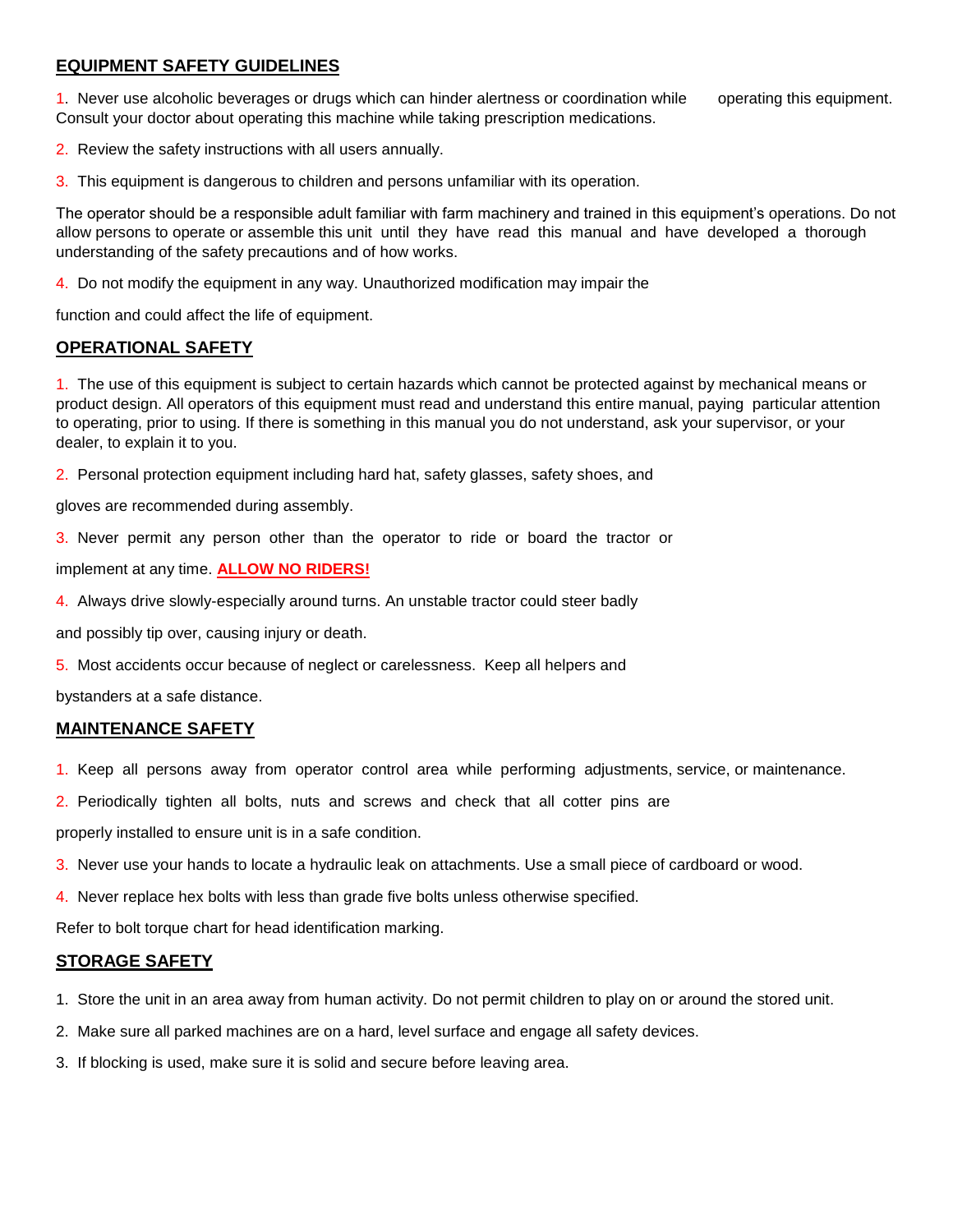

| <b>Index</b>            | Description         | Quantity       | <b>Index</b> | Description           | Quantity       |
|-------------------------|---------------------|----------------|--------------|-----------------------|----------------|
| 1                       | Disc Harrow Frame   | 1              | 16           | Hub Mounting Body     | 16             |
| $\overline{2}$          | <b>Bolt M16×50</b>  |                | 17           | <b>Grease Fitting</b> | 16             |
| 3                       | Lock Nut M16        | 2              | 18           | <b>Bolt M12×140</b>   | 16             |
| $\overline{\mathbf{4}}$ | A-Frame Brace       |                | 19           | Nut M24               | $\overline{4}$ |
| 5                       | Spacer              | 2              | <b>20</b>    | Spring Washer 24      | $\overline{4}$ |
| 6                       | A Frame             | 2              | 21           | Inner Hub End         | 4              |
| 7                       | <b>Bolt M16×100</b> |                | 22           | Disc                  | 16             |
| 8                       | Lift Pin            | 2              | 23           | Hub Axle              | 12             |
| 9                       | Flat Washer 22      | $\overline{2}$ | 24           | Outer Hub End         | 4              |
| <b>10</b>               | Spring Washer 22    | $\overline{2}$ | 25           | Axle Shaft            | $\overline{4}$ |
| 11                      | Nut M22             | $\overline{2}$ |              |                       |                |
| 12                      | Disc Depth Bracket  | 8              |              |                       |                |
| 13                      | Bolt M12×90         | 16             |              |                       |                |
| 14                      | Flat Washer 12      | 32             |              |                       |                |
| 15                      | Lock Nut M12        | 32             |              |                       |                |